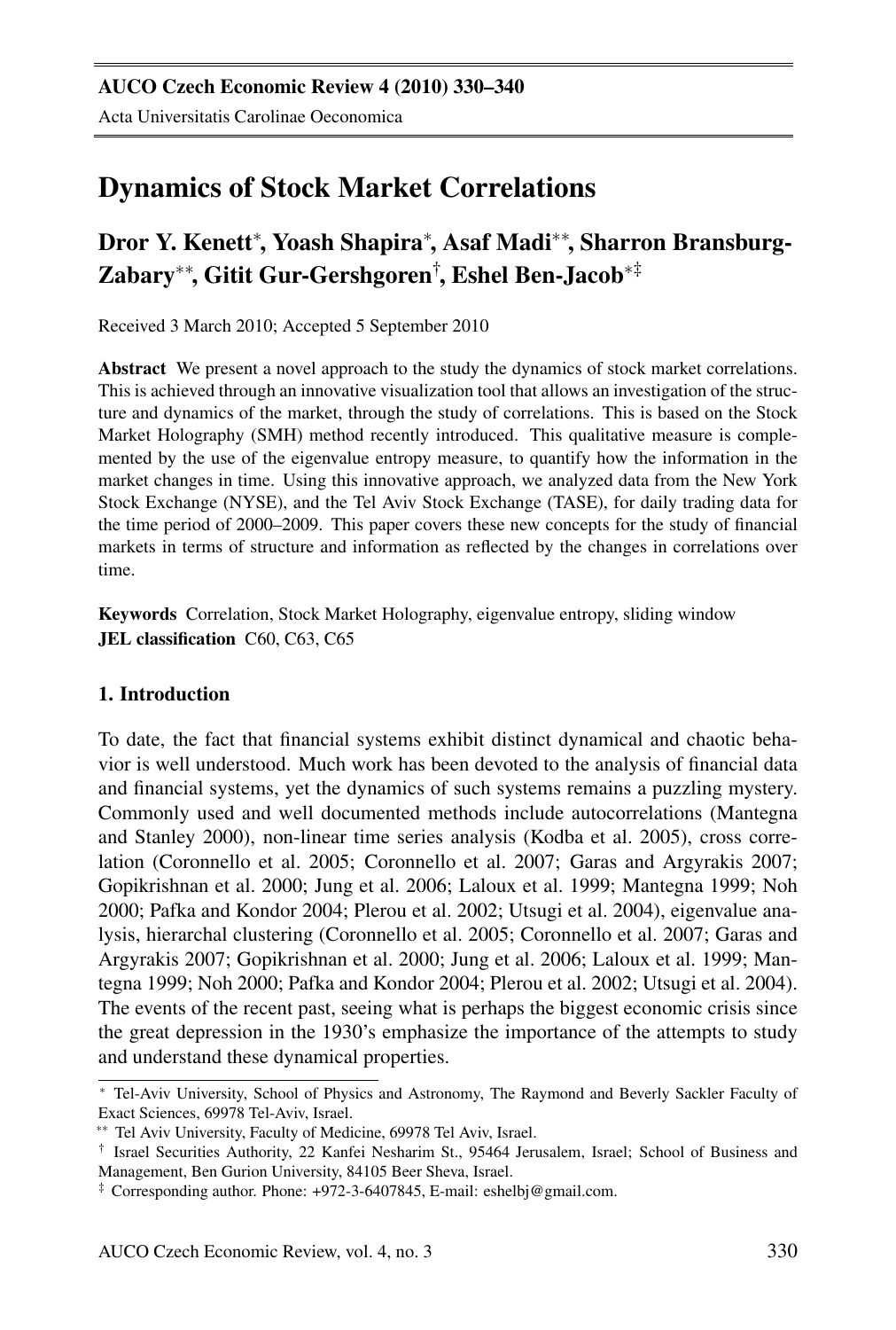Recently, we have investigated system level information embedded in the stock market (Shapira et al. 2009), such as the existence of modular organization into subgroups that share similar dynamical properties. Identification of such system level organization is essential for understanding the complexity of the market behavior. In our previous work (Shapira et al. 2009) we focused on the stationary correlations between stocks, mainly by using the Stock Market Holography (SMH) analysis—that is the correlations between stocks calculated for the entire time period investigated.

Here we re-analyze the data presented in our previous work (Shapira et al. 2009), belonging to the New York and Tel Aviv stock markets. For both markets we computed the matrices of stock correlations (correlations between the relative daily return of the different stocks) using the Pearson's pair-wise correlations. However, here we extended the length of the investigated time period, which is now a period of 9 years, from 1/2000–03/2009. The correlation matrices were investigated using the Stock Market Holography (SMH) methodology (Shapira et al. 2009).

The SMH method includes collective normalization of the correlations according to the correlations of each stock with all the others followed by dimension reduction algorithms (Principal Component Analysis algorithm – PCA, Chou 1975) which is applied on the matrices of normalized correlations. The results are presented by placing the stocks (and the index when it is included) in a reduced 3-dimensional PCA space (whose axes are the three leading principal components of the PCA). Using Principal Component Analysis (PCA) is similar in concept to the Random Matrix Theory (RMT) approach, used by many others (Garas and Argyrakis 2007; Jung et al. 2006; Laloux et al. 1999; Noh 2000; Plerou et al. 2002; Utsugi et al. 2004) to study stock movement cross-correlations. Both involve constructing the matrix of pair wise cross-correlations, and investigation of the principal eigenvalues of this matrix to identify the key driving forces of the market.

However, here we do not focus on the spectrum and statistics of the eigenvalues, rather on the structure and dynamics that govern the stocks in the reduced 3 dimensional space. Furthermore, the collective normalization we apply in the process of the SMH analysis uncovers hidden information about the system. Finally, unlike RMT, our SMH analysis tool enables a visual presentation of the stocks in the reduced correlation space. To retrieve information that can be lost in the dimension reduction process, the stocks in the reduced (Holographic) space are linked according to the correlations—color-coded lines (according to the correlations before normalization) are drawn between the stocks. Furthermore, it is possible to combine the SMH analysis with a simple sliding window approach, in order to uncover and study the dynamics of the market correlations.

Here we focus on the dynamics of the correlations. We do this using a sliding window approach. Keeping the Epps effect in mind (Epps 1979), we searched for the smallest possible time window which still contained in it a significant amount of data, and that was compliant with the Epps effect. For this purpose, we began with a time window of 500 time periods, and decreased it until we were able to account for the two constraints. Finally, it was found that a 22-day time window best meets these two criteria. For each time window, the correlation matrix is calculated for the given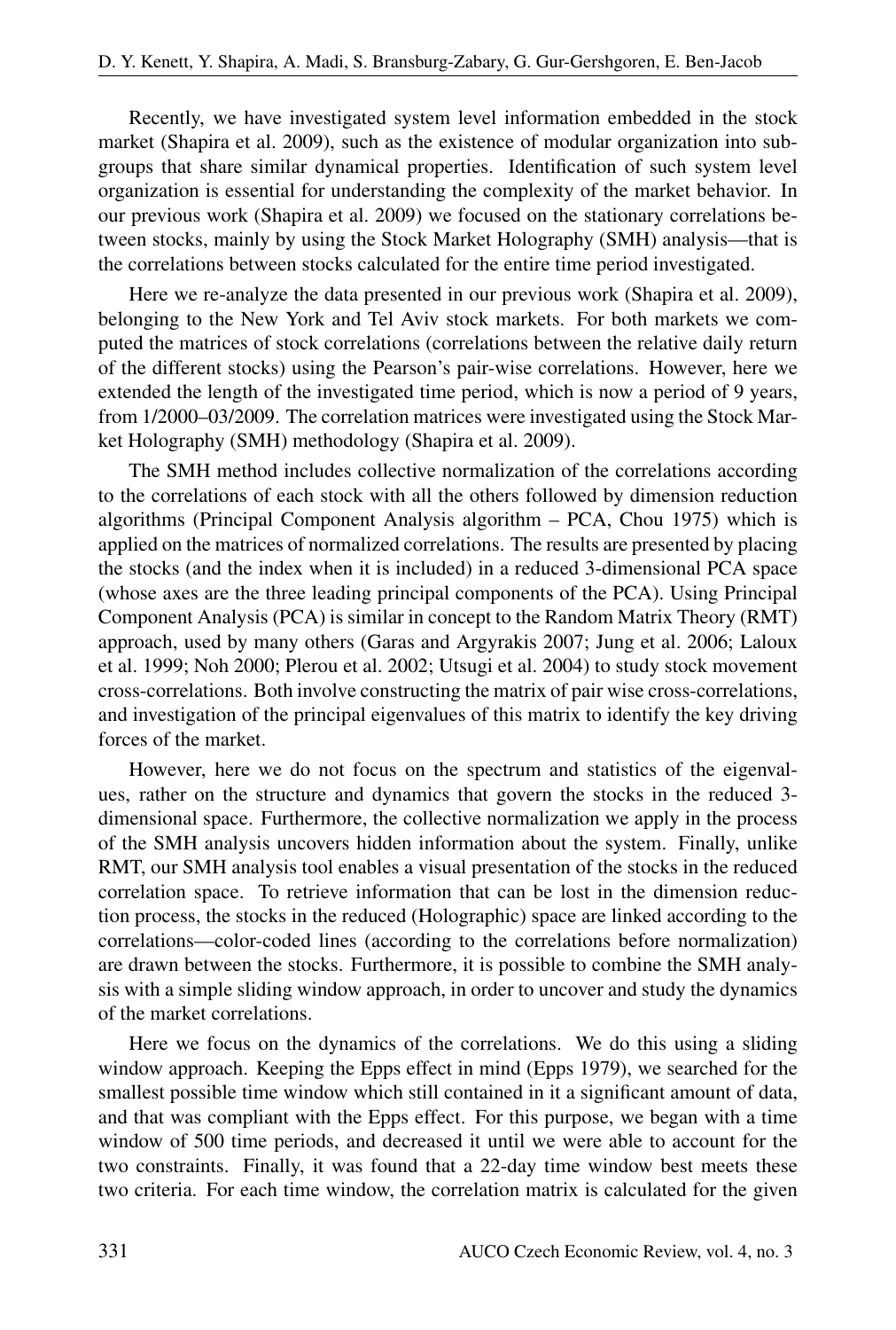set of stocks. Then, the correlation matrix is used to calculate the average correlation between stock *i* and all the other stocks, which represents the relationship between the given stock and the market, for that time window. We then calculate the average correlation in the market in the given time window, and the STD of the correlations.

To gain a more comprehensive understanding of how the market evolves, we combine this sliding window approach with the SMH analysis. In each window we apply the SMH analysis, and are thus able to follow the time evolution of the correlations in the market in the special 3-D PCA space. Furthermore, using the idea of eigenvalue entropy (Kenett et al. 2009), we study how the information in the market evolves in time. This adds to the more qualitative sliding window SMH analysis a quantitative measure to study how the market changes in time.

#### 2. Similarity matrices

We begin by calculating the stock raw correlations that are calculated using the Pearson correlation coefficient:

$$
C(i,j) = \frac{(r(i) - \langle r(i) \rangle) \cdot (r(j) - \langle r(j) \rangle)}{\sigma(i) \cdot \sigma(j)},
$$
\n(1)

where  $r(i)$  and  $r(j)$  are the return of stock *i* and *j*,  $\langle r(i) \rangle$  and  $\langle r(j) \rangle$  denote the corresponding means,  $\sigma(i)$  and  $\sigma(j)$  are the corresponding standard deviations (STD). Note that  $C(i, j)$  is a symmetric square matrix and  $C(i, i) = 1$  for all *i*.

The correlation matrices are normalized using the affinity transformation, a special collective normalization procedure first proposed by Baruchi et al. (2006) and Baruchi et al. (2005). The idea is to normalize the correlations between each pair of stocks according to the correlations of each of the two stocks with all other stocks. This process is in fact calculation of the correlation of correlations or meta-correlation. The meta-correlations  $MC(i, j)$  are the Pearson's correlation between rows *i* and *j* in the correlation matrix after reordering. In the reordering process, the elements  $C(i, i)$  and  $C(j, j)$  are taken out. The correlation vector for *i* is  $\{C(i, j), C(i, 1), C(i, 2), \ldots\}$  and for *j* it is  $\{C(i, j), C(j, 1), C(j, 2), \ldots\}$ ,

$$
MC(i,j) = \frac{\sum_{k \neq i,j}^{N} (C(i,k) - \langle C(i) \rangle) \cdot (C(j,k) \langle C(j) \rangle)}{\left(\langle \widehat{C(i)^{2}} \rangle \cdot \langle \widehat{C(j)^{2}} \rangle\right)^{\frac{1}{2}}}.
$$
 (2)

In other words, the meta-correlation is a measure of the similarity between the correlations of stock *i* with all other stocks to the correlations of stock *j* with all other stocks. Using the meta-correlations, the normalized correlations  $A(i, j)$  are

$$
A(i, j) = \sqrt{C(i, j) \cdot MC(i, j)}.
$$
\n(3)

The affinity transformation process emphasizes subgroups of variables (stocks) in the system, by removing the effect of the background noise of correlation. Groups (clusters) identified in the affinity matrix are significant in the system, and warrant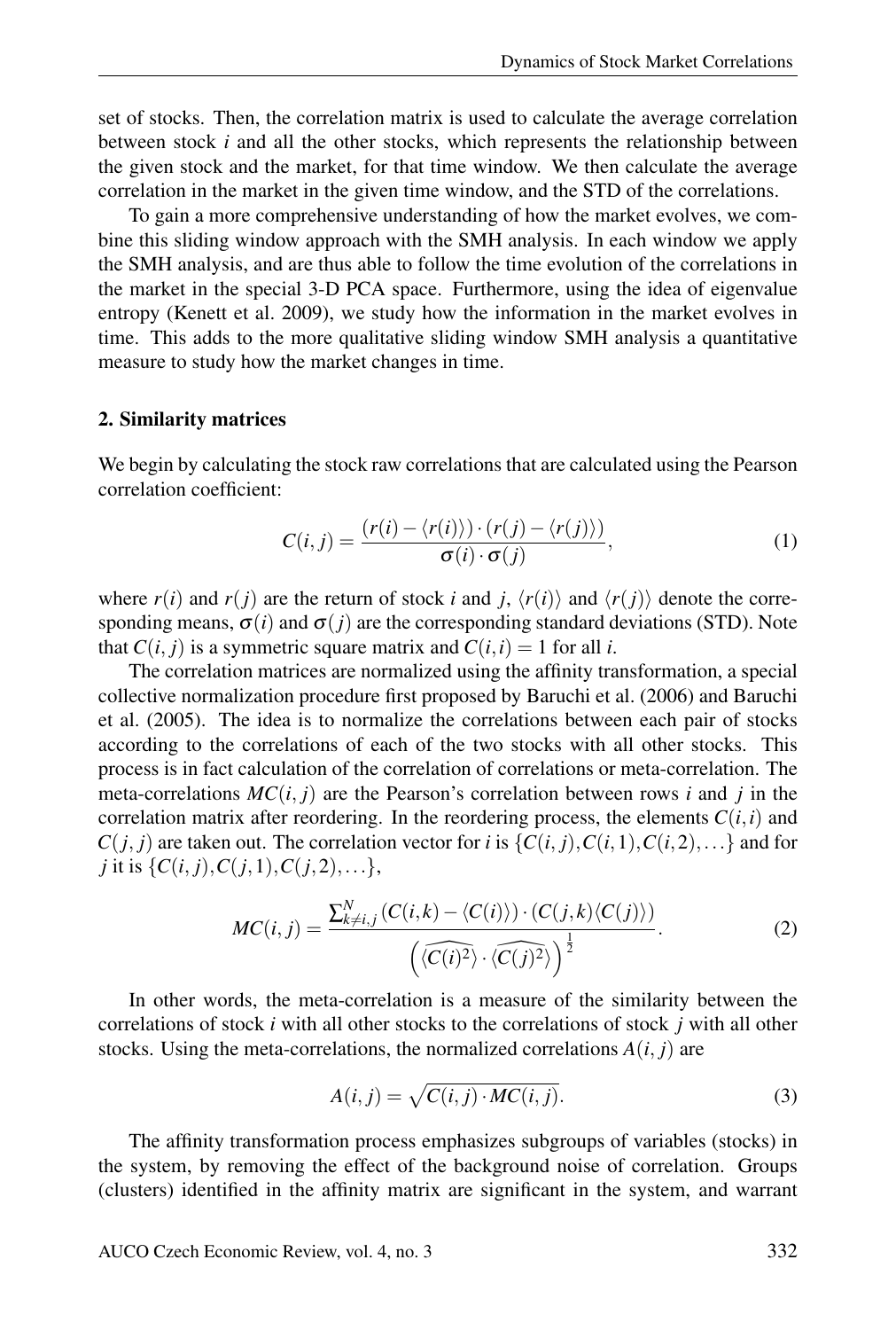

Figure 1. Comparison of the correlation matrix to the affinity matrix for the 455 S&P500 stocks

further investigation. We demonstrate the strength of the affinity transformation in Figure 1, where we compare the S&P500 dataset correlation matrix to its affinity matrix. Both matrices are ordered similarly, and the groups weakly visible in the correlation matrix (Figure 1a) are emphasized and highlighted by the affinity transformation process (Figure 1b). The affinity transformation emphasizes the stock clusters, making them stand out in comparison to the background.

#### 3. SMH analysis using a sliding window

While applying the Stock Market Holography (SMH), analysis on the entire time period, using the full stock time series, provides many insightful observations (Shapira et al. 2009), there is also room to consider applying the SMH analysis on shorter time periods. To this end, we combine the use of a sliding window algorithm together with the



Figure 2. The normalized correlations matrices for the Tel-Aviv dataset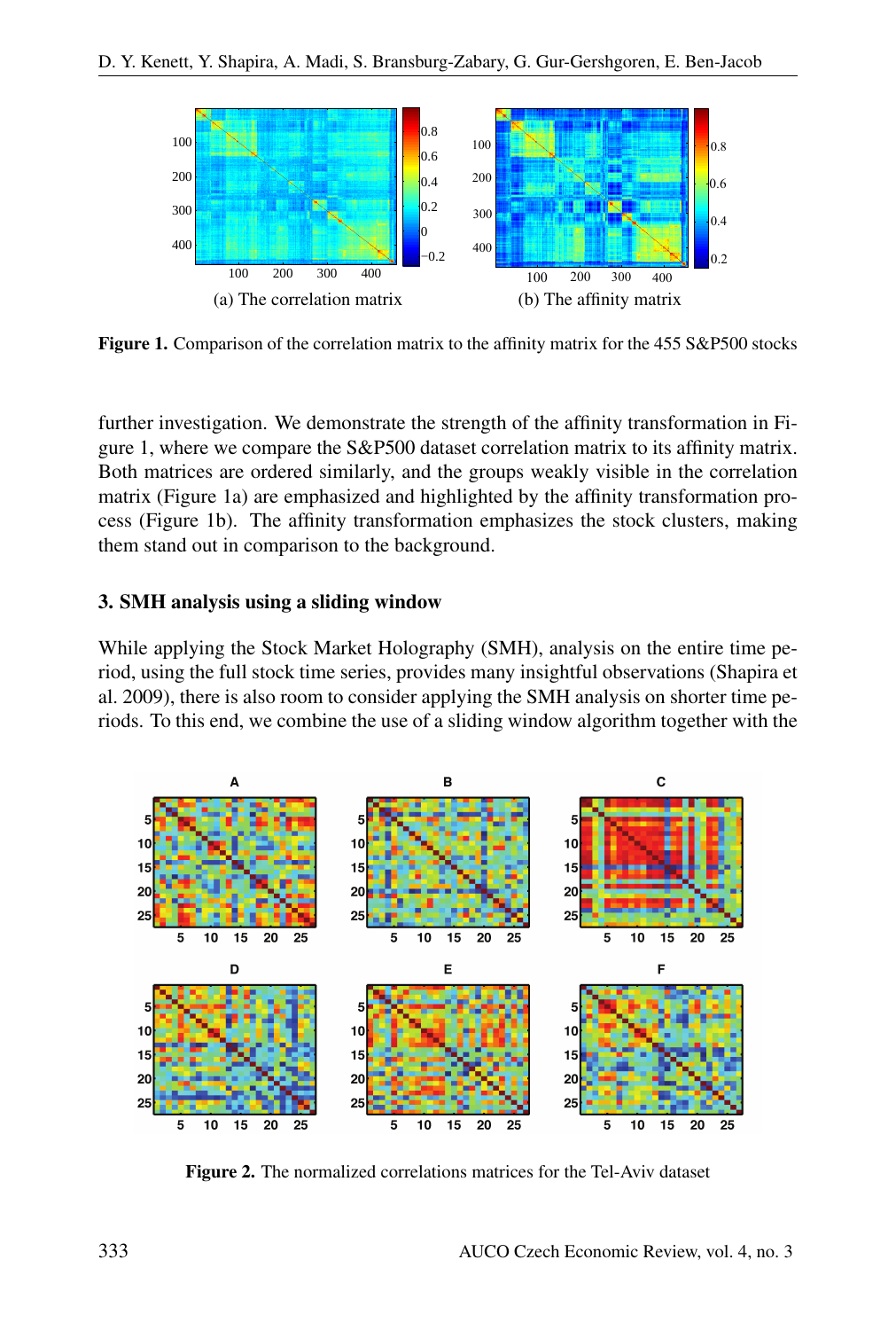SMH analysis. At each time window, we compute the correlation matrix, normalize it to gain the affinity matrix, and then use the PCA algorithm to create the 3-dimensional space. Here we have used a 22-day time window, which corresponds to one working month of trading, however different time windows are also possible. While this is conceptually simple, it provides a lot of information and insights on the dynamics of the market. In Figure 2 we present some examples of different affinity matrices, calculated for different time windows, for the Tel-Aviv (TA) dataset. It is clear that the normalized correlations change quite significantly throughout time.

We are faced with two main problems when aiming to combine these two analysis methods. First, Due to the fact that at each time window we are in fact calculating new principal vectors, we first have to verify that the principal vectors at each time window truly do capture at least 75% of the variance of the system. Second, we in fact have *n* (*n* being the number of time windows) 3-dimensional spaces. In order to combine them, we choose one set of principal vectors, and project the results on the selected principal components. Here we have chosen to compute the 3 leading principal components for the entire time period of the given set of stocks, and then project on it the results of each time window SMH analysis. At each time window, we transpose the specific affinity matrix to coordinates on the three chosen principal vectors. Figure 3 presents the percentage of information in the first three principal vectors (15 different time windows shown). While the percentage varies for the different time windows, it remains above 75%.



Figure 3. Percentage of information in the first three principal vectors

The outcome of this process is an animated movie of the stock correlations in the 3 dimensional affinity space. This tool allows an easy visual analysis of the dynamics of the system. An example of such movies is also presented in Figure 4, where we present four frames from such a movie for the TA dataset (see also http://tamar.tau.ac.il/∼dror).

Next, we can make use of the running window SMH analysis method to follow the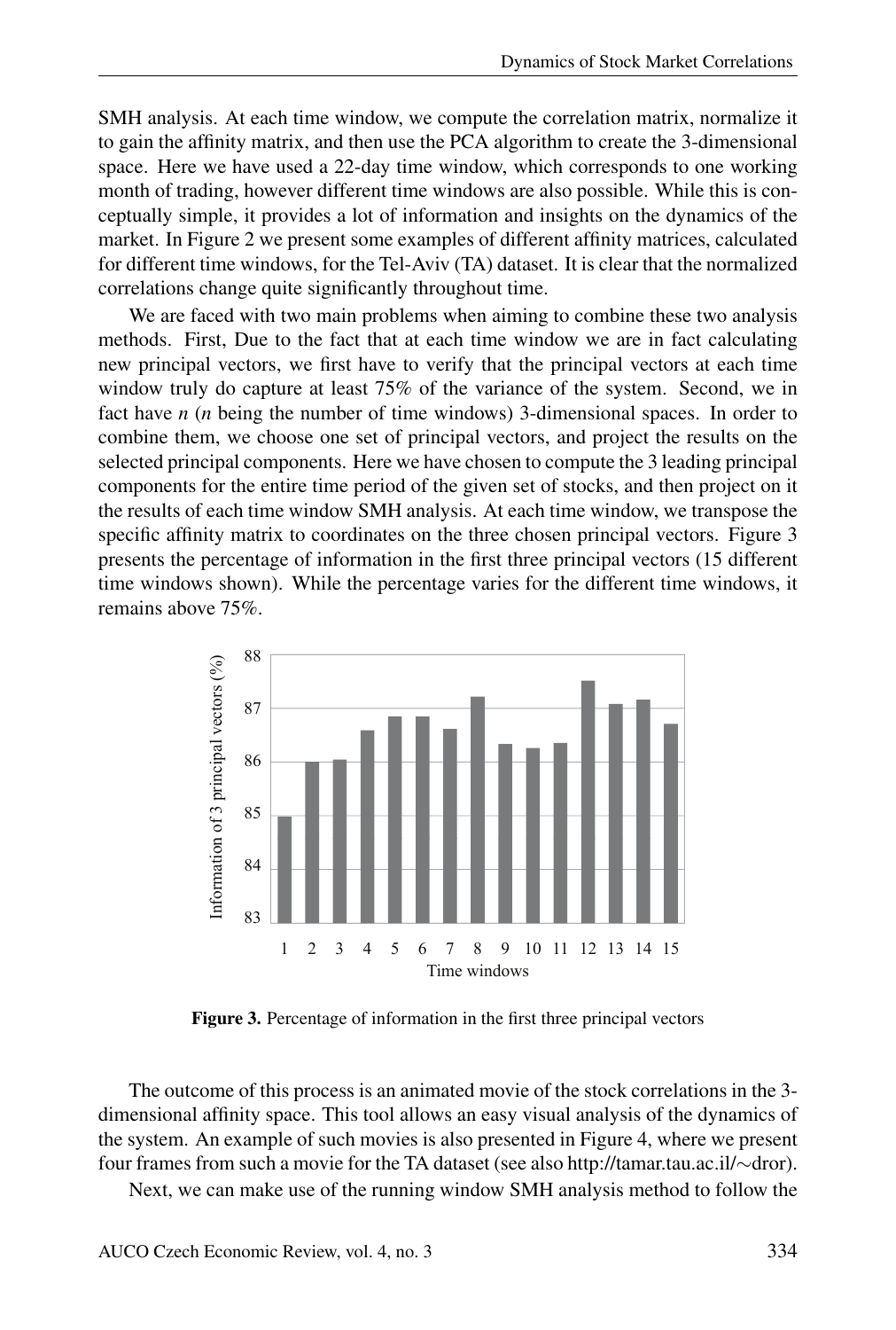

Note: The threshold for lines connecting the stocks is 0.5 for all panels.

Figure 4. The SMH analysis using a running window for the TA stock dataset

stability of a given sector. For example, we focus on the energy sector (in this dataset, 34 stocks), and study how the intra-sector correlations evolve in time. Looking at Figure 5 we can see that the dispersion in the different panels shows how the correlations in the sector first become weaker, and then stronger, as time progresses.

#### 4. Eigenvalue entropy

The concept of eigenvalue entropy has been used as a measure to quantify the deviation of the eigenvalue distribution from a uniform one (Alter et al. 2000). The idea was first used in the context of biological systems (Varshavsky et al. 2007; Varshavsky et al. 2006), and recently applied to the study of stock similarity matrices (Kenett et al. 2009). The spectral entropy, SE, is defined as

$$
SE \equiv -\frac{1}{\log(N)} \sum_{i=1}^{N} \Omega(i) \log[\Omega(i)], \tag{4}
$$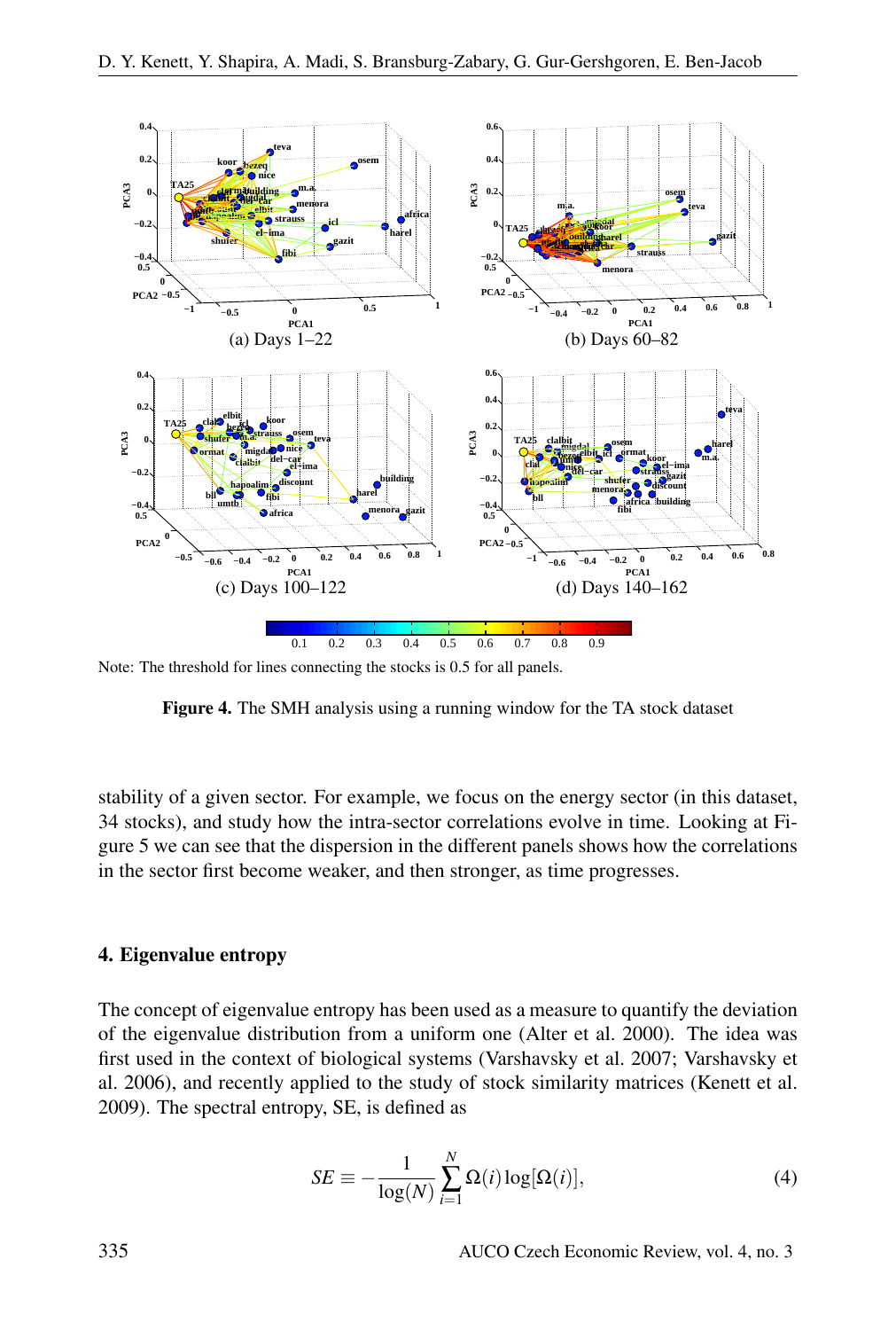

Note: S&P500 index marked in red. The threshold for lines connecting the stocks is 0.7 for all panels.



where  $\Omega(i)$  is given by

$$
\Omega(i) = \frac{\lambda(i)^2}{\sum_{i=1}^{N} \lambda(i)^2}.
$$
\n(5)

Note that the  $1/\log(N)$  normalization was selected to ensure that  $SE = 1$  for the maximum entropy limit of flat spectra (all  $\lambda$  are equal).

First, we make use of this measure to compare the information contained in the correlation matrix versus that contained in the affinity matrix (see Table 1, and also Kenett et al. 2009). Next, we study the entropy value of the similarity matrix computed for stocks only, versus that computed for the stocks and the index, as an additional "ghost" stock (see Shapira et al. 2009). These values are presented in Table 1. We find that more information (less entropy) is embedded in the affinity matrices in comparison to the correlation matrices, and that the inclusion of the index as a "ghost" stock adds significant information on the system.

Table 1. Entropy values for the S&P and TA datasets

|               | S&P         |          | TА          |          |
|---------------|-------------|----------|-------------|----------|
|               | Correlation | Affinity | Correlation | Affinity |
| Stocks+Index  | 0.1322      | 0.0972   | 0.1485      | 0.0408   |
| <b>Stocks</b> | 0.1344      | 0.1007   | 0.1720      | 0.0450   |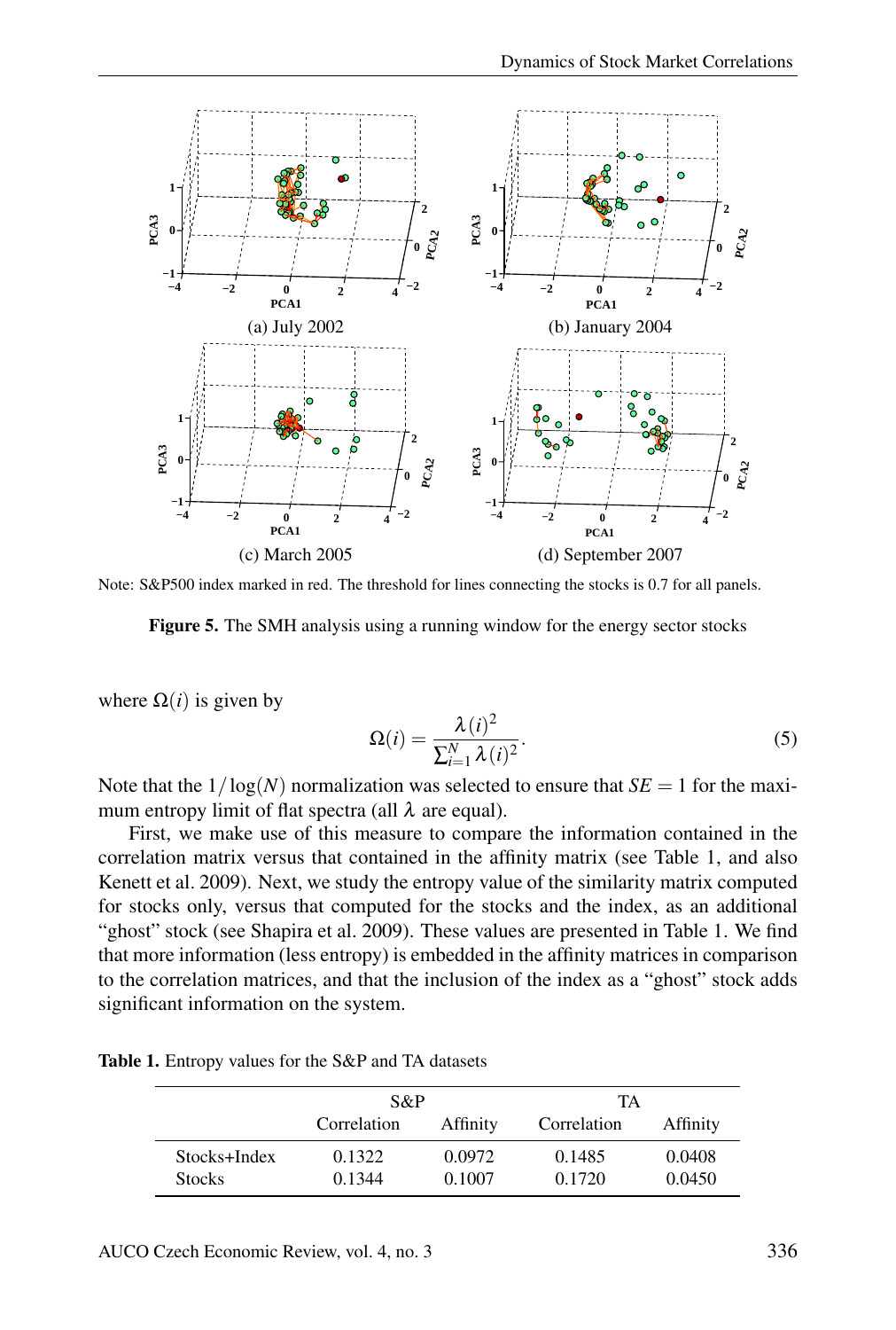

Figure 6. Sliding window entropy calculation for the S&P dataset



Figure 7. Sliding window entropy calculation for the TA dataset

Next, we make use of this quantitative measure to study how the information in the markets changes throughout time. This is done by repeating the sliding window analysis discussed above, using a 22 day window. In each time window we calculate the affinity matrix, and from it compute the eigenvalue entropy. We perform this sliding window entropy calculation for the two datasets separately. In Figure 6 we present the results for the S&P dataset. These results present evidence of significant changes in the entropy in the market, and moreover the existence of distinct time periods in respect to the market entropy.

In Figure 7 we present the results of the sliding window entropy calculation for the TA dataset. Once more, it is possible to observe the stochastic nature of the market entropy across time. Comparing Figure 7 to Figure 6, it s possible to note that the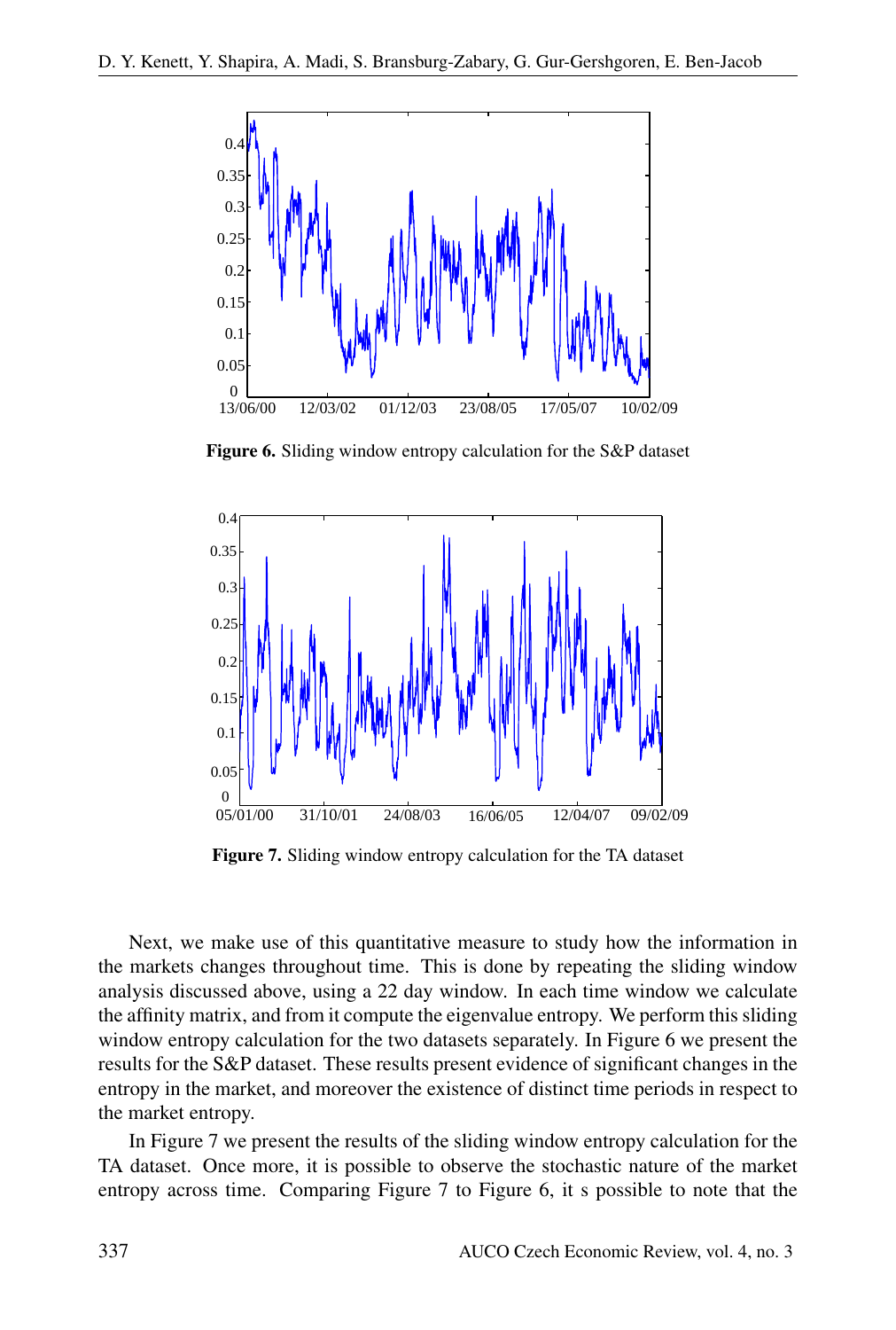entropy for the TA dataset is not characterized by distinct time periods, as is in the case of the S&P dataset.

#### 5. Discussion

We present here an investigation of the dynamics of stock market correlations using the SMH analysis (Shapira et al. 2009), and by means of entropy analysis (Kenett et al. 2009). This study was performed on an extension of the dataset investigated by Shapira et al. (2009). Our work is also motivated by the investigations of the stock market in terms of correlations pioneered by Mantegna and Stanley (2000).

The SMH analysis (Shapira et al. 2009) provides an innovative way of investigating the market structure and dynamics. Displaying the stocks in the special correlation based 3-dimensional space provides an easy and first-hand comprehension of the structure and relationships in the market. A key step in the SMH analysis is the affinity transformation. This collective normalization of the correlations reduces the noise embedded in the correlation matrix, and produces a better estimation of the real relationships between stocks. Furthermore, it allows for a comparison between different datasets, since the correlations are normalized in the same way. This allows, for example, to compare between different markets, or to compare between a set of stocks with and without the index.

Expanding the analysis using a sliding window algorithm, one can follow and study the dynamics of the correlations in the market, and how the market evolves throughout time. Unlike the case of the 2-D correlation matrices, the 3-D representation of the correlations through the SMH provides an easy and intuitive way to investigate how the correlations evolve in the market. This important visualization tool can be further used to study the stability of different sectors in the market, identify unusual formation of correlated groups of stocks, and uncover time periods in which the market structure changes. For example, this can tool can serve as an "early warning" mechanism for the regulators, trying to prevent unhealthy changes in the structure of the market.

In our previous work (Shapira et al. 2009), we discussed the presence of a special feedback mechanism between the index, and the stocks belonging to it. Here we made use of the eigenvalue entropy measure (Kenett et al. 2009) to further investigate this issue. We found that indeed, there is more information (less entropy) in the system, when we include the index in the analysis.

The eigenvalue entropy also provides us with a quantitative measure to study how the information in the market changes in time. Combining the eigenvalue entropy analysis with the sliding window approach achieves this goal. This analysis complements the sliding window SMH analysis—where the former is a quantitative tool, the latter is a qualitative tool to study the dynamics of the correlations in the market. Our findings show that the amount of information in the market changes quite significantly over time, and it is possible to observe time periods with significantly more information. Furthermore, we see that fluctuations of the entropy are quite different for the two investigated markets. The S&P dataset clearly exhibits periods characterized by different behavior of the entropy, while this is not the case for the TA dataset. This provides us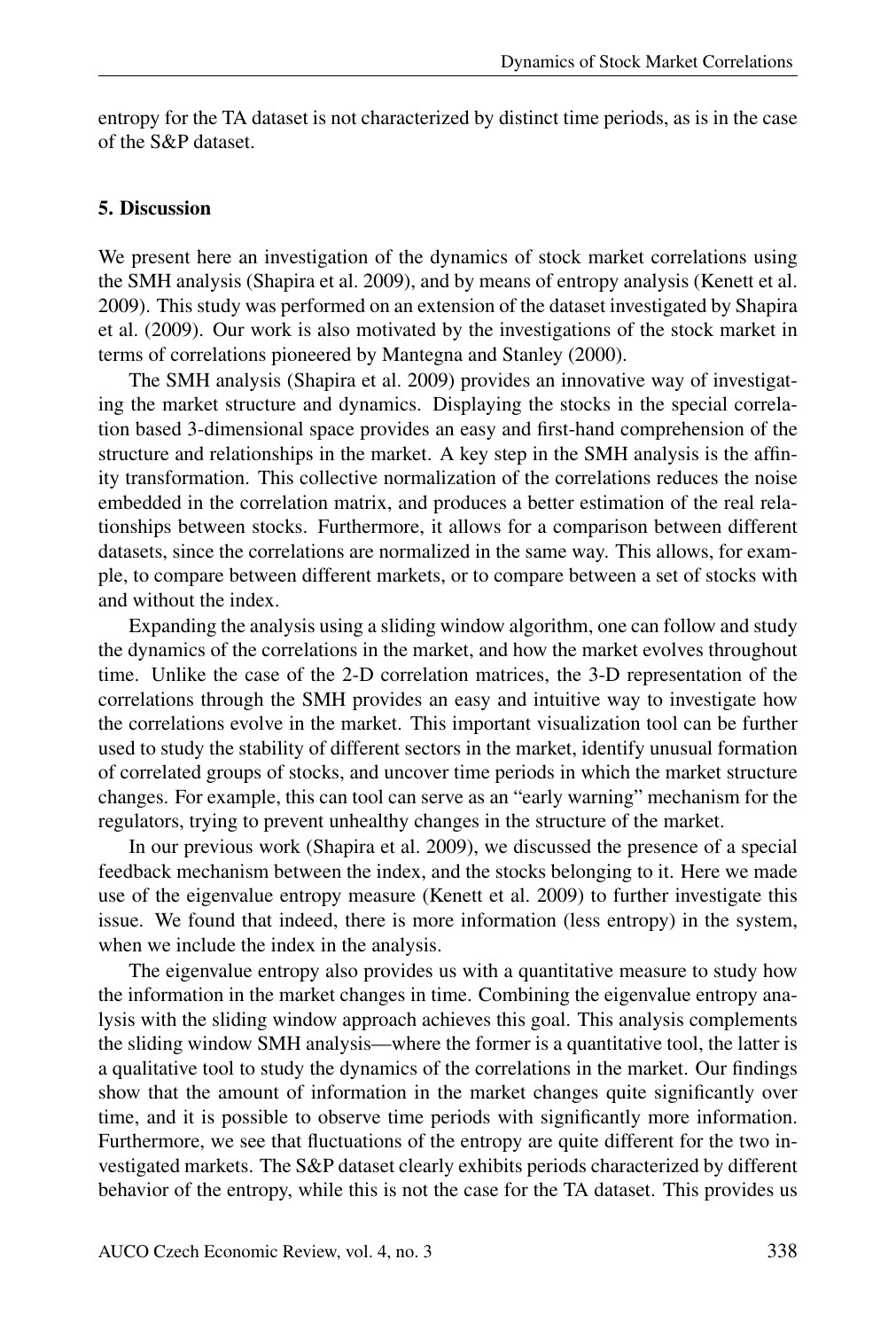with another way to quantify how a small emerging market (TASE) is different from a large mature on (NYSE).

In conclusion, we present here new tools for the empirical analysis of the dynamics of stock market correlations. The methods discussed here could be used to study the "healthiness" of the market, serve as a method to compare and evaluate the performance of different types of markets, and serve as a crises prediction mean.

Acknowledgment We have benefited from insightful conversation with H. Eugene Stanley and his thoughtful advice regarding the presentation of the results. This research has been supported in part by the Tauber Family Foundation and the Maguy-Glass Chair in Physics of Complex System at the Tel Aviv University.

## References

Alter, O., Brown, P. and Botstein, D. (2000). Singular Value Decomposition for Genome-Wide Expression Data Processing and Modeling. *PNAS*, 97, 10101–10106.

Baruchi, I., Grossman, D., Volman, V., Shein, M., Hunter, J., Towle, V. L. and Ben-Jacob, E. (2006). Functional Holography Analysis: Simplifying the Complexity of Dynamical Networks. *Chaos*, 16(1), 015112.

Baruchi, I., Towle, V. L., and Ben-Jacob, E. (2005). Functional Holography of Complex Networks Activity: From Cultures to the Human Brain. *Complexity*, 10, 38–51.

Chou, Y. (1975). *Statistical Analysis*. New York, Holt, Rinehart & Winston.

Coronnello, C., Tumminello, M., Lillo, F., Micciche, S. and Mantegna, R. N. (2005). Sector Identification in a Set of Stock Return Time Series Traded at the London Stock Exchange. *Acta Physica Polonica B*, 36, 2653–2679.

Coronnello, C., Tumminello, M., Lillo, F., Micciche, S. and Mantegna, R. N. (2007). Economic Sector Identification in a Set of Stocks Traded at the New York Stock Exchange: A Comparative Analysis. *Noise and Stochastics in Complex Systems and Finance*, 6601, U198–U209.

Epps, T. W. (1979). Comovements in Stock-Prices in the Very Short Run. *Journal of the American Statistical Association*, 74, 291–298.

Garas, A. and Argyrakis, P. (2007). Correlation Study of the Athens Stock Exchange. *Physica A: Statistical Mechanics and its Applications*, 380, 399–410.

Gopikrishnan, P., Plerou, V., Liu, Y., Amaral, L. A. N., Gabaix, X. and Stanley, H. E. (2000). Scaling and Correlation in Financial Time Series. *Physica A: Statistical Mechanics and its Applications*, 287, 362–373.

Jung, W.-S., Chae, S., Yang, J.-S. and Moon, H.-T. (2006). Characteristics of the Korean Stock Market Correlations. *Physica A: Statistical Mechanics and its Applications*, 361, 263–271.